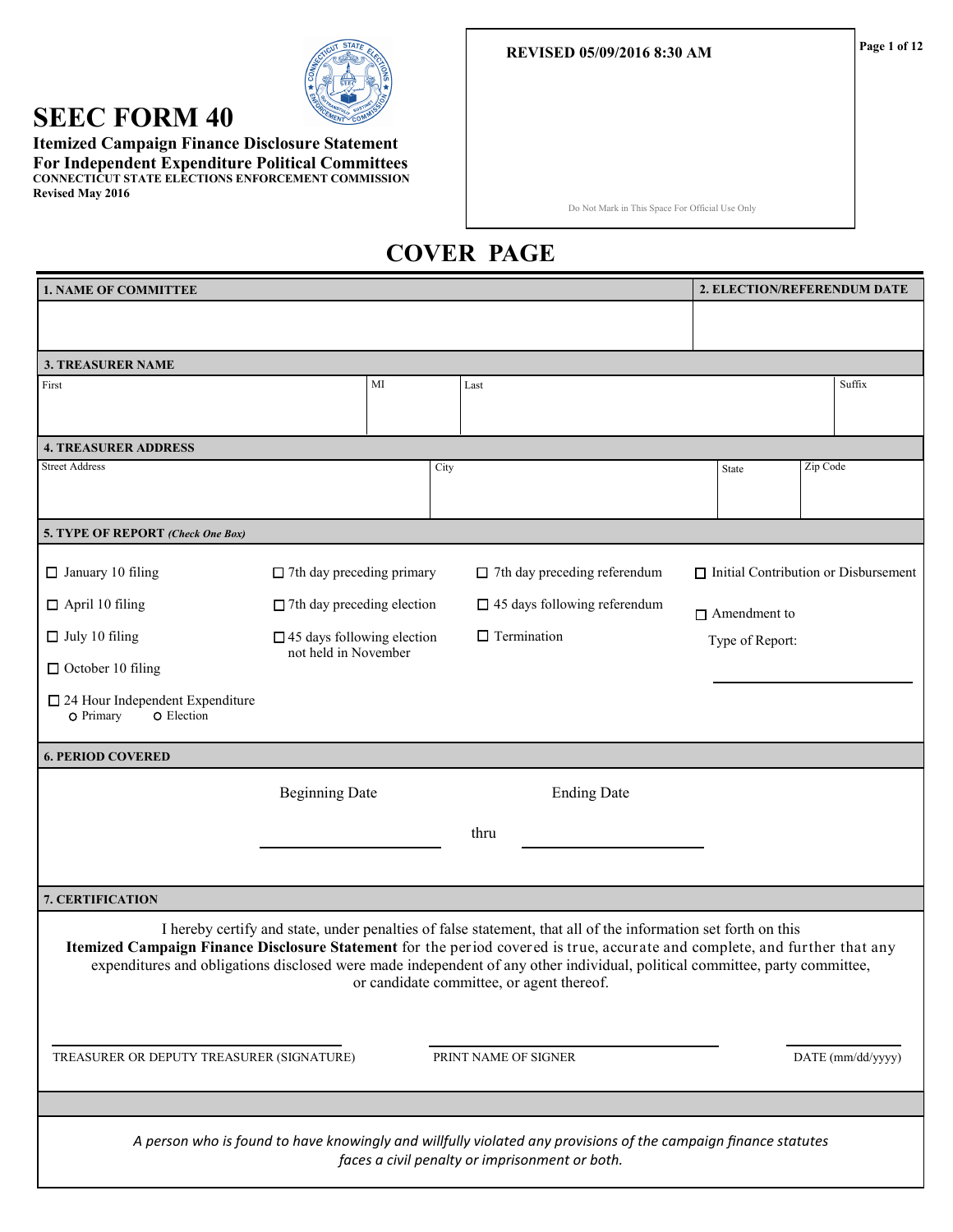# **SEEC FORM 40**

#### **Itemized Campaign Finance Disclosure Statement For Independent Expenditure Political Committees CONNECTICUT STATE ELECTIONS ENFORCEMENT COMMISSION Revised May 2016**

| NAME OF COMMITTEE (As reported on Page 1, Line 1)                                                                                                          | <b>TYPE OF REPORT</b>          |                              |
|------------------------------------------------------------------------------------------------------------------------------------------------------------|--------------------------------|------------------------------|
|                                                                                                                                                            |                                |                              |
|                                                                                                                                                            | <b>COLUMN A</b><br>This Period | <b>COLUMN B</b><br>Aggregate |
| 8. Balance on hand January 1 of current year for ongoing and party committees OR<br>Balance on hand from day committee was formed for all other committees |                                |                              |
| 9. Balance on hand at the beginning of Reporting Period                                                                                                    |                                |                              |
| 10. Monetary Receipts (Sections A and B)                                                                                                                   |                                |                              |
| 11. Loans (Section C)                                                                                                                                      |                                |                              |
| 12. Total Monetary Receipts (add totals for Lines 10 through 11)                                                                                           |                                |                              |
| 13. Subtotals (add totals in Line $9 + 12$ in Column A; and in Line $8 + 12$ in Column B)                                                                  |                                |                              |
| 14. Expenses Paid by Committee (Section G)                                                                                                                 |                                |                              |
| 15. Balance on hand at close of Reporting Period (Subtract Line 14 from Line 13 in both Columns)                                                           |                                |                              |
| 16. In-Kind Contributions Received (Section D)                                                                                                             |                                |                              |
| 17. Refundable Deposit to Telephone Company (Section E)                                                                                                    |                                |                              |
| 18. Beginning Loan Balance                                                                                                                                 |                                |                              |
| + Loans Received (Section C)<br>18a.                                                                                                                       |                                |                              |
| $+$ Interest and Penalties on Loan<br>18b.                                                                                                                 |                                |                              |
| Payments on Loan<br>18c.<br>-                                                                                                                              |                                |                              |
| 18d. Total Outstanding Loan Amount                                                                                                                         |                                |                              |
| 19. Expenses Incurred on Committee Credit Card (Section H)                                                                                                 |                                |                              |
| 20. Expenses Incurred by Committee During this Period but Not Paid (Section I)                                                                             |                                |                              |
| 20a. Total Outstanding Expenses Incurred by Committee still Unpaid (Section I)                                                                             |                                |                              |

# **SUMMARY PAGE TOTALS**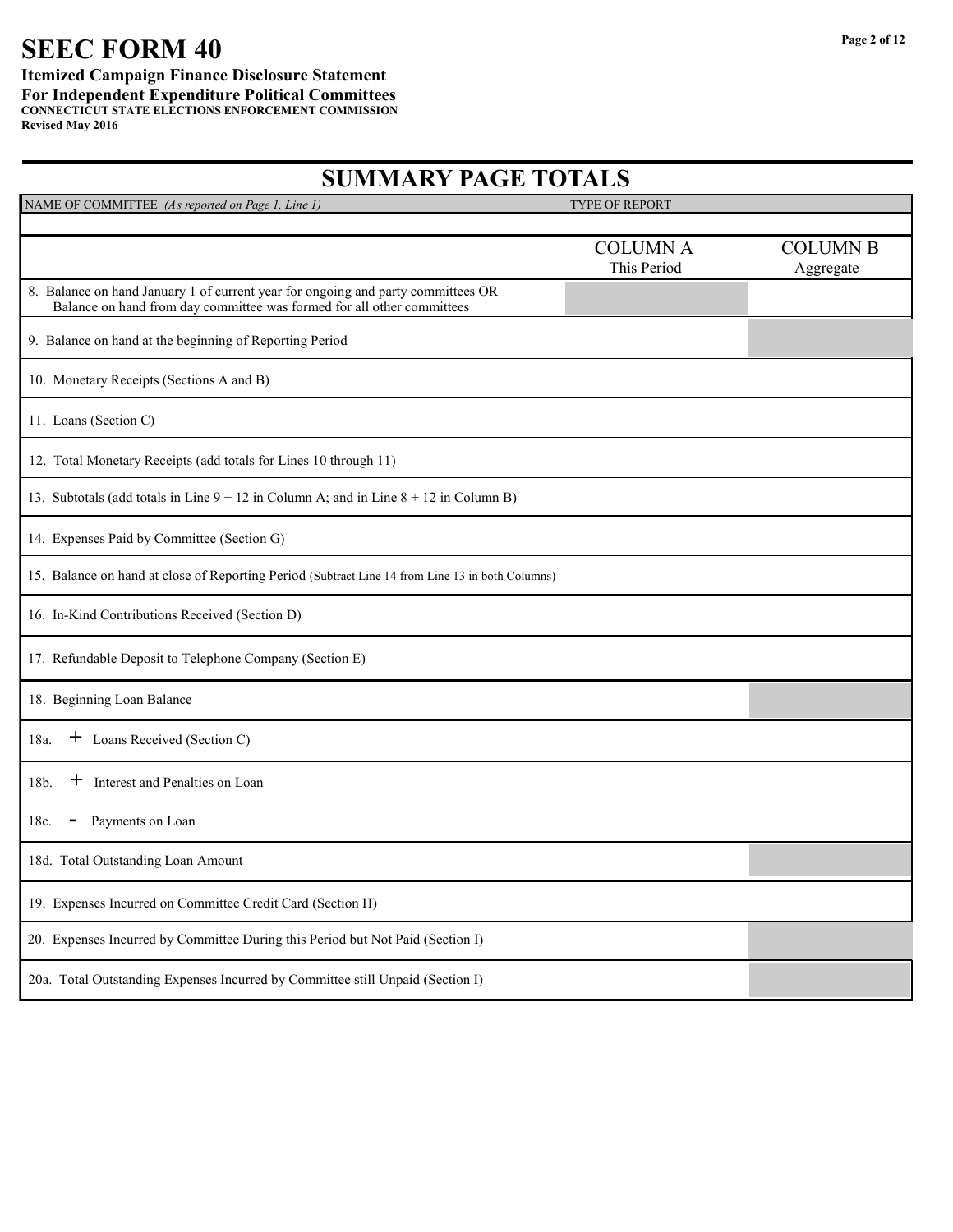# **I. RECEIPTS** (Sections A—E) **Page 3 of 12**

| NAME OF COMMITTEE (As reported on Page 1, Line 1)                                                                                                                                                                                                                                                                      | TYPE OF REPORT                                                                                                    |
|------------------------------------------------------------------------------------------------------------------------------------------------------------------------------------------------------------------------------------------------------------------------------------------------------------------------|-------------------------------------------------------------------------------------------------------------------|
|                                                                                                                                                                                                                                                                                                                        |                                                                                                                   |
| A. Total Contributions from Small Individual Contributors-Received this Period ONLY                                                                                                                                                                                                                                    |                                                                                                                   |
| <b>SUBTOTAL SECTION A</b><br>(See instructions for definition of Small Individual Contributor)                                                                                                                                                                                                                         | \$                                                                                                                |
|                                                                                                                                                                                                                                                                                                                        |                                                                                                                   |
| <b>B. Itemized Monetary Receipts</b>                                                                                                                                                                                                                                                                                   |                                                                                                                   |
| Name                                                                                                                                                                                                                                                                                                                   |                                                                                                                   |
| <b>Street Address</b><br>City                                                                                                                                                                                                                                                                                          | <b>State</b><br>Zip Code                                                                                          |
| Principal Occupation (if applicable)<br>Name of Employer (if applicable)                                                                                                                                                                                                                                               |                                                                                                                   |
| Source Type: □ Individual/Sole Proprietorship □ Committee<br>$\Box$ Other<br>Type of Receipt: $\Box$ Contribution                                                                                                                                                                                                      | $\Box$ Reimbursement for Shared Expense $\Box$ Bank Interest                                                      |
| $\Box$ Bank<br>$\Box$ Affiliated Business Entity<br>Affiliated Organization<br>$\Box$ Surplus Distribution                                                                                                                                                                                                             | □ Contribution from Affiliated Treasury<br>$\Box$ Miscellaneous                                                   |
| Is this receipt associated with an<br>$\Box$ Yes<br>$\Box$ Cash<br>$\Box$ Check<br>$\Box$ EFT<br>Method of Receipt:<br>event reported in Section F?<br>$\Box$ No<br>Payroll Deduction<br>$\Box$ Credit/Debit Card<br>$\Box$<br>$\Box$ Money Order<br>If yes, list Event #                                              | <b>Aggregate Receipts</b>                                                                                         |
| Is contributor a state contractor, prospective state contractor or principal thereof?<br>$\Box$ Yes<br>Is contributor a lobbyist, spouse,<br>If yes, indicate which branch or branches<br>$\Box$ No<br>or dependent child of a lobbyist?<br>of government the contract is with:<br>$\Box$ Executive $\Box$ Legislative | <b>Amount Received</b><br>$\Box$ Yes<br>$\Box$ No                                                                 |
| Description (if applicable)                                                                                                                                                                                                                                                                                            | Date Received                                                                                                     |
|                                                                                                                                                                                                                                                                                                                        |                                                                                                                   |
| Name                                                                                                                                                                                                                                                                                                                   |                                                                                                                   |
| <b>Street Address</b><br>City                                                                                                                                                                                                                                                                                          | <b>State</b><br>Zip Code                                                                                          |
| Principal Occupation (if applicable)<br>Name of Employer (if applicable)                                                                                                                                                                                                                                               |                                                                                                                   |
| Source Type: □ Individual/Sole Proprietorship □ Committee<br>Type of Receipt: $\Box$ Contribution<br>$\Box$ Other<br>$\Box$ Bank<br>$\Box$ Affiliated Business Entity<br>Affiliated Organization<br>$\Box$ Surplus Distribution                                                                                        | Reimbursement for Shared Expense Bank Interest<br>□ Contribution from Affiliated Treasury<br>$\Box$ Miscellaneous |
| $\Box$ Yes<br>Is this receipt associated with an<br>$\Box$ Cash<br>$\Box$ Check<br>Method of Receipt:<br>$\square$ EFT<br>event reported in Section F?<br>$\Box$ No<br>$\Box$ Payroll Deduction<br>Money Order<br>$\Box$ Credit/Debit Card<br>If yes, list Event #                                                     | <b>Aggregate Receipts</b>                                                                                         |
| Is contributor a state contractor, prospective state contractor or principal thereof?<br>$\Box$ Yes<br>Is contributor a lobbyist, spouse,<br>If yes, indicate which branch or branches<br>$\Box$ No<br>or dependent child of a lobbyist?<br>of government the contract is with:<br>$\Box$ Executive $\Box$ Legislative | <b>Amount Received</b><br>$\Box$ Yes<br>$\Box$ No                                                                 |
| Description (if applicable)                                                                                                                                                                                                                                                                                            | Date Received                                                                                                     |
| <b>SUBTOTAL Section B - This Page</b>                                                                                                                                                                                                                                                                                  |                                                                                                                   |
| <b>TOTAL of additional Section B Pages</b>                                                                                                                                                                                                                                                                             |                                                                                                                   |
| <b>TOTAL OF ALL RECEIPTS (Sections A + B)</b><br>(Enter total on Line 10, Column A of Summary Page Totals)                                                                                                                                                                                                             |                                                                                                                   |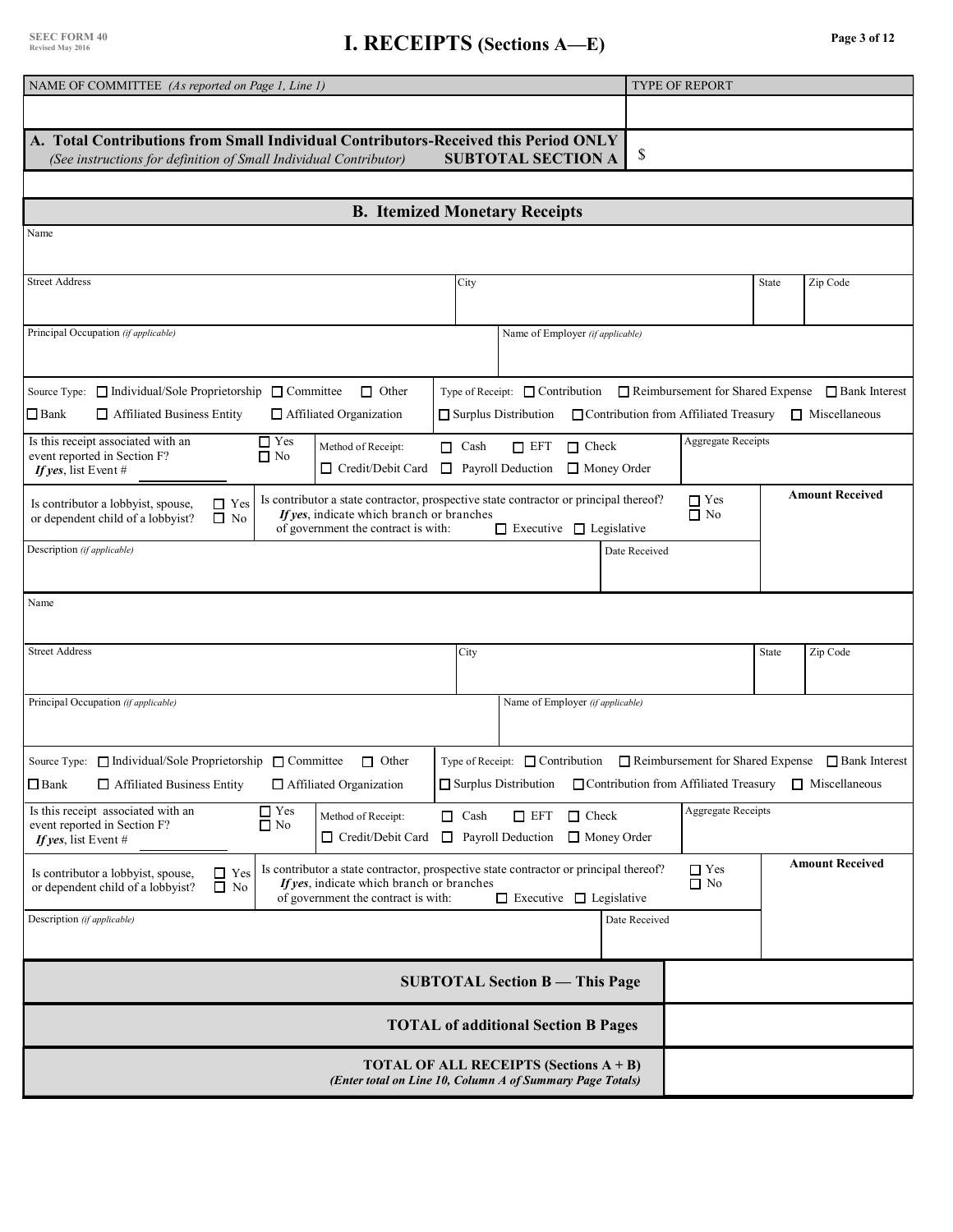| NAME OF COMMITTEE (As reported on Page 1, Line 1) |      |                                                                                                   |                  | <b>TYPE OF REPORT</b>         |                                                                                             |
|---------------------------------------------------|------|---------------------------------------------------------------------------------------------------|------------------|-------------------------------|---------------------------------------------------------------------------------------------|
|                                                   |      |                                                                                                   |                  |                               |                                                                                             |
|                                                   |      | <b>C. Loans Received this Period</b>                                                              |                  |                               |                                                                                             |
| Name of Lender                                    |      | Source of Loan:<br>$\Box$ Bank<br>$\Box$ Individual                                               |                  | $\Box$ Committee $\Box$ Other | Date of Receipt                                                                             |
| <b>Street Address</b>                             | City |                                                                                                   | <b>State</b>     | Zip Code                      | Is there a Cosigner or<br>Guarantor of this loan?<br>$\Box$ Yes<br>$\Box$ No                |
| Name of Cosigner/Guarantor (if applicable)        |      |                                                                                                   |                  |                               | <b>Amount Received</b>                                                                      |
| <b>Street Address</b>                             | City |                                                                                                   | State            | Zip Code                      |                                                                                             |
| Name of Lender                                    |      | Source of Loan:<br>$\Box$ Individual<br>$\Box$ Bank                                               | $\Box$ Committee | $\Box$ Other                  | Date of Receipt                                                                             |
| <b>Street Address</b>                             | City |                                                                                                   | State            | Zip Code                      | Is there a Cosigner or<br>Guarantor of this loan?<br>$\Box$ Yes $\Box$ No                   |
| Name of Cosigner/Guarantor (if applicable)        |      |                                                                                                   |                  |                               | <b>Amount Received</b>                                                                      |
| <b>Street Address</b>                             | City |                                                                                                   | State            | Zip Code                      |                                                                                             |
| Name of Lender                                    |      | Source of Loan:<br>$\Box$ Bank<br>$\Box$ Individual                                               | $\Box$ Committee | $\Box$ Other                  | Date of Receipt                                                                             |
| <b>Street Address</b>                             | City |                                                                                                   | State            | Zip Code                      | Is there a Cosigner or<br>Guarantor of this loan?<br>$\hfill\Box$<br>Yes $\hfill\Box$<br>No |
| Name of Cosigner/Guarantor (if applicable)        |      |                                                                                                   |                  |                               | <b>Amount Received</b>                                                                      |
| <b>Street Address</b>                             | City |                                                                                                   | State            | Zip Code                      |                                                                                             |
| Name of Lender                                    |      | Source of Loan:<br>$\Box$ Individual<br>$\Box$ Bank                                               | $\Box$ Committee | $\Box$ Other                  | Date of Receipt                                                                             |
| <b>Street Address</b>                             | City |                                                                                                   | State            | Zip Code                      | Is there a Cosigner or<br>Guarantor of this loan?<br>$\Box$ Yes<br>$\Box$ No                |
| Name of Cosigner/Guarantor (if applicable)        |      |                                                                                                   |                  |                               | <b>Amount Received</b>                                                                      |
| <b>Street Address</b>                             | City |                                                                                                   | State            | Zip Code                      |                                                                                             |
| Name of Lender                                    |      | Source of Loan:<br>$\Box$ Individual<br>$\Box$ Bank                                               | $\Box$ Committee | $\Box$ Other                  | Date of Receipt                                                                             |
| <b>Street Address</b>                             | City |                                                                                                   | State            | Zip Code                      | Is there a Cosigner or<br>Guarantor of this loan?<br>$\Box$ Yes<br>$\Box$ No                |
| Name of Cosigner/Guarantor (if applicable)        |      |                                                                                                   |                  |                               | <b>Amount Received</b>                                                                      |
| <b>Street Address</b>                             | City |                                                                                                   | State            | Zip Code                      |                                                                                             |
|                                                   |      | <b>SUBTOTAL Section C</b> - This Page                                                             |                  |                               |                                                                                             |
|                                                   |      | <b>TOTAL of additional Section C Pages</b>                                                        |                  |                               |                                                                                             |
|                                                   |      | <b>TOTAL OF ALL LOANS</b><br>(Enter total on Line 11and Line 18, Column A of Summary Page Totals) |                  |                               |                                                                                             |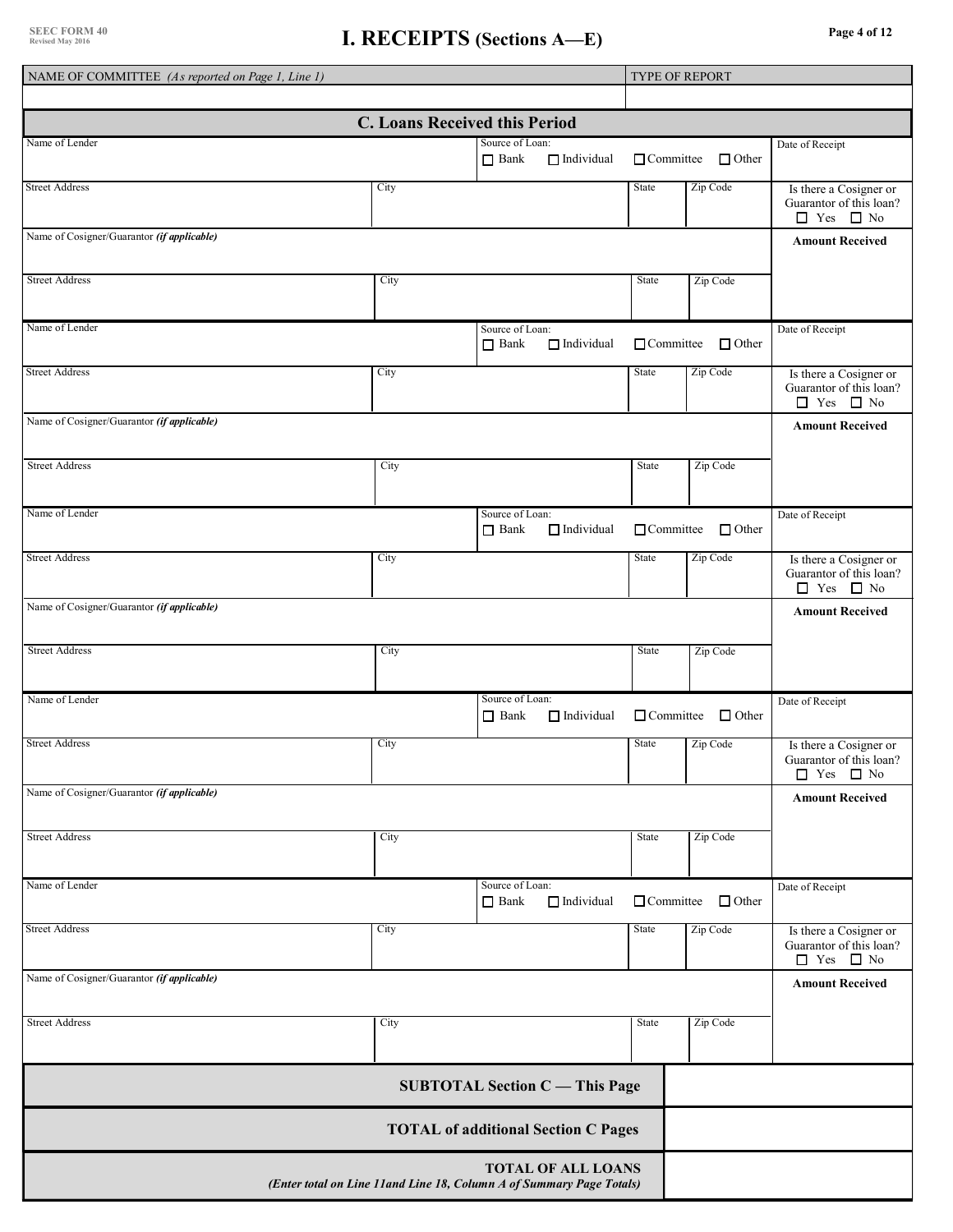| NAME OF COMMITTEE (As reported on Page 1, Line 1)                                                                                                                                                                                                                                                                                       |                                            | <b>TYPE OF REPORT</b>                            |                                                  |  |  |  |  |  |  |  |
|-----------------------------------------------------------------------------------------------------------------------------------------------------------------------------------------------------------------------------------------------------------------------------------------------------------------------------------------|--------------------------------------------|--------------------------------------------------|--------------------------------------------------|--|--|--|--|--|--|--|
|                                                                                                                                                                                                                                                                                                                                         |                                            |                                                  |                                                  |  |  |  |  |  |  |  |
| <b>D.</b> In-Kind Contributions                                                                                                                                                                                                                                                                                                         |                                            |                                                  |                                                  |  |  |  |  |  |  |  |
| Name                                                                                                                                                                                                                                                                                                                                    |                                            |                                                  |                                                  |  |  |  |  |  |  |  |
| <b>Street Address</b>                                                                                                                                                                                                                                                                                                                   | City                                       |                                                  |                                                  |  |  |  |  |  |  |  |
| Individual/Sole Proprietorship<br>$\Box$ Committee<br>Type of contributor:                                                                                                                                                                                                                                                              | Date Received                              | Aggregate Receipts                               |                                                  |  |  |  |  |  |  |  |
| $\Box$ Other<br>Affiliated Business Entity<br>Affiliated Organization                                                                                                                                                                                                                                                                   |                                            |                                                  |                                                  |  |  |  |  |  |  |  |
| Is contributor a state contractor, prospective state contractor or principal thereof?<br>$\hfill\blacksquare$<br>Yes<br>Is contributor a lobbyist, spouse,<br>If yes, indicate which branch or branches<br>$\Box$ No<br>or dependent child of a lobbyist?<br>of government the contract is with:<br>$\Box$ Executive $\Box$ Legislative | $\Box$ Yes<br>$\Box$ No                    | <b>Fair Market Value</b><br>of this Contribution |                                                  |  |  |  |  |  |  |  |
| Description of In-Kind Contribution<br>Is this contribution associated with an<br>$\Box$ Yes<br>event reported in Section F?<br>$\Box$ No<br>If yes, list Event #                                                                                                                                                                       |                                            |                                                  |                                                  |  |  |  |  |  |  |  |
| Name                                                                                                                                                                                                                                                                                                                                    |                                            |                                                  |                                                  |  |  |  |  |  |  |  |
| <b>Street Address</b><br>City                                                                                                                                                                                                                                                                                                           |                                            |                                                  | Zip Code<br>State                                |  |  |  |  |  |  |  |
| Individual/Sole Proprietorship<br>$\Box$ Committee<br>Type of contributor:                                                                                                                                                                                                                                                              | Date Received                              | <b>Aggregate Receipts</b>                        |                                                  |  |  |  |  |  |  |  |
| $\Box$ Other<br>Affiliated Business Entity<br>Affiliated Organization                                                                                                                                                                                                                                                                   |                                            |                                                  |                                                  |  |  |  |  |  |  |  |
| Is contributor a state contractor, prospective state contractor or principal thereof?<br>Is contributor a lobbyist, spouse,<br>$\Box$ Yes<br>If yes, indicate which branch or branches<br>$\Box$ No<br>or dependent child of a lobbyist?<br>of government the contract is with:                                                         | $\Box$ Executive $\Box$ Legislative        | $\Box$ Yes<br>$\Box$ No                          | <b>Fair Market Value</b><br>of this Contribution |  |  |  |  |  |  |  |
| Description of In-Kind Contribution<br>Is this contribution associated with an<br>$\Box$ Yes<br>event reported in Section F?<br>$\Box$ No<br>If yes, list Event #                                                                                                                                                                       |                                            |                                                  |                                                  |  |  |  |  |  |  |  |
| Name                                                                                                                                                                                                                                                                                                                                    |                                            |                                                  |                                                  |  |  |  |  |  |  |  |
| <b>Street Address</b><br>City                                                                                                                                                                                                                                                                                                           |                                            |                                                  | Zip Code<br><b>State</b>                         |  |  |  |  |  |  |  |
| Individual/Sole Proprietorship<br>$\Box$ Committee<br>Type of contributor:<br>$\Box$ Other<br>$\Box$ Affiliated Business Entity<br>$\Box$ Affiliated Organization                                                                                                                                                                       | Date Received                              | <b>Aggregate Receipts</b>                        |                                                  |  |  |  |  |  |  |  |
| Is contributor a state contractor, prospective state contractor or principal thereof?<br>Is contributor a lobbyist, spouse,<br>$\Box$ Yes<br>If yes, indicate which branch or branches<br>or dependent child of a lobbyist?<br>$\Box$ No<br>of government the contract is with:                                                         | $\Box$ Executive $\Box$ Legislative        | $\Box$ Yes<br>$\Box$ No                          | <b>Fair Market Value</b><br>of this Contribution |  |  |  |  |  |  |  |
| Description of In-Kind Contribution<br>$\Box$ Yes<br>Is this contribution associated with an<br>event reported in Section F?<br>$\Box$ No<br>If yes, list Event #                                                                                                                                                                       |                                            |                                                  |                                                  |  |  |  |  |  |  |  |
|                                                                                                                                                                                                                                                                                                                                         | <b>SUBTOTAL Section D - This Page</b>      |                                                  |                                                  |  |  |  |  |  |  |  |
|                                                                                                                                                                                                                                                                                                                                         | <b>TOTAL of additional Section D Pages</b> |                                                  |                                                  |  |  |  |  |  |  |  |
| <b>TOTAL OF ALL IN-KIND CONTRIBUTIONS</b> (Enter total on Line 16, Column A of Summary Page Totals)                                                                                                                                                                                                                                     |                                            |                                                  |                                                  |  |  |  |  |  |  |  |
| E. Refundable Deposit to Telephone Company                                                                                                                                                                                                                                                                                              |                                            |                                                  |                                                  |  |  |  |  |  |  |  |
| First<br>Last Name of Individual                                                                                                                                                                                                                                                                                                        |                                            | MI                                               | Date Deposit Made                                |  |  |  |  |  |  |  |
| <b>Residential Street Address</b><br>City                                                                                                                                                                                                                                                                                               | State                                      | Zip Code                                         | <b>Amount of</b><br><b>Deposit</b>               |  |  |  |  |  |  |  |
| Name of Telephone Company                                                                                                                                                                                                                                                                                                               |                                            |                                                  |                                                  |  |  |  |  |  |  |  |
| <b>Street Address</b><br>City                                                                                                                                                                                                                                                                                                           | State                                      | Zip Code                                         |                                                  |  |  |  |  |  |  |  |
|                                                                                                                                                                                                                                                                                                                                         |                                            |                                                  |                                                  |  |  |  |  |  |  |  |
| <b>TOTAL SECTION E</b> (Enter total on Line 17, Column A of Summary Page Totals)                                                                                                                                                                                                                                                        |                                            |                                                  |                                                  |  |  |  |  |  |  |  |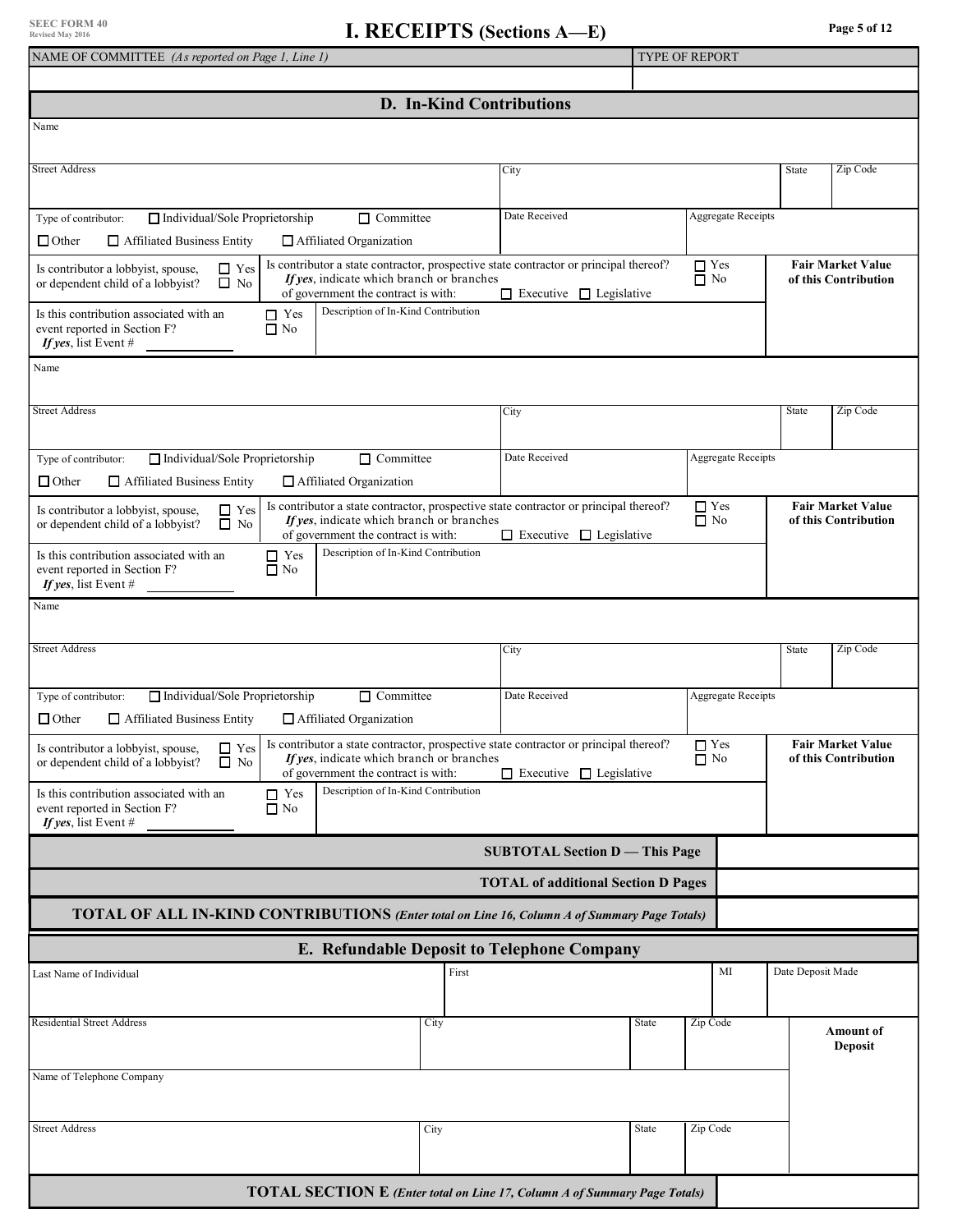### **II. EVENT ACTIVITY (Section F)**

|  | Page 6 of 12 |  |  |  |
|--|--------------|--|--|--|
|--|--------------|--|--|--|

|                                           | NAME OF COMMITTEE (As reported on Page 1, Line 1) |                             | TYPE OF REPORT |              |                                               |
|-------------------------------------------|---------------------------------------------------|-----------------------------|----------------|--------------|-----------------------------------------------|
|                                           |                                                   | <b>F. Event Information</b> |                |              |                                               |
| Event#<br>Date of Event<br>Letter         | Description                                       |                             |                | $\Box$ Yes   | Was this a fundraising event?<br>$\square$ No |
| Location: Street Address                  |                                                   | City                        |                | <b>State</b> | Zip Code                                      |
| Event#<br>Date of Event<br>Letter         | Description                                       |                             |                | $\Box$ Yes   | Was this a fundraising event?<br>$\Box$ No    |
| Location: Street Address                  |                                                   | City                        |                | State        | Zip Code                                      |
| Event#<br>Date of Event<br>Letter         | Description                                       |                             |                | $\Box$ Yes   | Was this a fundraising event?<br>$\Box$ No    |
| Location: Street Address                  |                                                   | City                        |                | State        | Zip Code                                      |
| Event#<br>Date of Event<br>Letter         | Description                                       |                             |                | $\Box$ Yes   | Was this a fundraising event?<br>$\Box$ No    |
| Location: Street Address                  |                                                   | City                        |                | State        | Zip Code                                      |
| Event#<br>Date of Event<br>Letter         | Description                                       |                             |                | $\Box$ Yes   | Was this a fundraising event?<br>$\Box$ No    |
| Location: Street Address                  |                                                   | City                        |                | State        | Zip Code                                      |
| Event#<br>Date of Event<br>Letter         | Description                                       |                             |                | $\Box$ Yes   | Was this a fundraising event?<br>$\square$ No |
| Location: Street Address                  |                                                   | City                        |                | <b>State</b> | Zip Code                                      |
| Event#<br>Date of Event<br>Letter         | Description                                       |                             |                | $\Box$ Yes   | Was this a fundraising event?<br>$\Box$ No    |
| Location: Street Address                  |                                                   | City                        |                | State        | Zip Code                                      |
| Event#<br>Date of Event<br>Letter         | Description                                       |                             |                | $\Box$ Yes   | Was this a fundraising event?<br>$\Box$ No    |
| Location: Street Address                  |                                                   | City                        |                | State        | Zip Code                                      |
| <b>Event #</b><br>Date of Event<br>Letter | Description                                       |                             |                | $\Box$ Yes   | Was this a fundraising event?<br>$\square$ No |
| Location: Street Address                  |                                                   | City                        |                | State        | Zip Code                                      |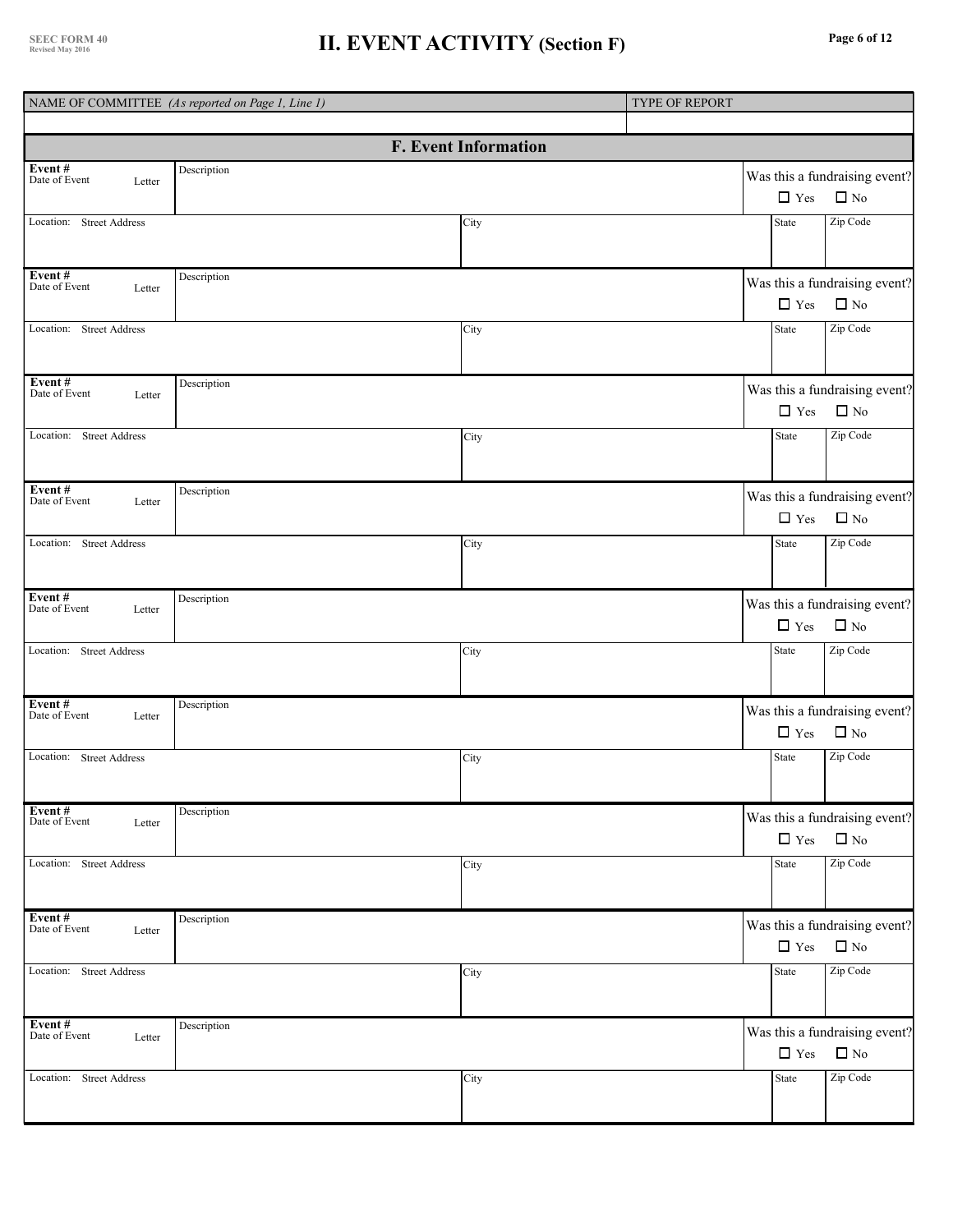| NAME OF COMMITTEE (As reported on Page 1, Line 1)                                                                                                |                                                                                                                                                   |                                                         |  | <b>TYPE OF REPORT</b>                                      |                                                           |                                    |  |
|--------------------------------------------------------------------------------------------------------------------------------------------------|---------------------------------------------------------------------------------------------------------------------------------------------------|---------------------------------------------------------|--|------------------------------------------------------------|-----------------------------------------------------------|------------------------------------|--|
|                                                                                                                                                  |                                                                                                                                                   |                                                         |  |                                                            |                                                           |                                    |  |
|                                                                                                                                                  |                                                                                                                                                   | G. Expenses Paid by Committee                           |  |                                                            |                                                           |                                    |  |
| Name of Payee                                                                                                                                    |                                                                                                                                                   |                                                         |  | Date of Payment                                            | Method of Payment:<br>$\Box$ Check #<br>$\Box$ Debit Card | $\Box$ EFT                         |  |
| <b>Street Address</b>                                                                                                                            |                                                                                                                                                   | City                                                    |  |                                                            | State                                                     | Zip Code                           |  |
| If an Independent Expenditure, is it on behalf of<br>more than one candidate?<br>If yes, complete<br>Section G. Addendum<br>$\Box$ Yes $\Box$ No | Description (only complete if Independent Expenditure has ONE Expenditure Code—if more than one, Complete Section G. Addendum)                    |                                                         |  |                                                            |                                                           | Event#                             |  |
|                                                                                                                                                  | Name of Candidate (only complete if Independent Expenditure is on behalf of ONE candidate-if more than one, Complete Section G. Addendum)         |                                                         |  | Office Sought                                              |                                                           | $\Box$ Supported<br>$\Box$ Opposed |  |
| one expenditure code?<br>If yes, complete<br>Section G. Addendum<br>$\Box$ Yes $\Box$ No                                                         | Does Independent Expenditure have more than Purpose of Expenditure by Code (only complete if<br>Independent Expenditure has ONE Expenditure Code) | <b>Expenditure Number</b><br>: Number<br>Section<br>G   |  | Associated with Referendum?<br>$\Box$ Yes $\Box$ No        | Amount                                                    |                                    |  |
| Is this expenditure payment for an expense<br>previously reported as an expense incurred<br>in Section I?<br>$\Box$ Yes $\Box$ No                | If yes, what is the expenditure number<br>Section<br>of the expense previously incurred?<br>1                                                     | <b>Expenditure Number</b><br>: Number                   |  | Final or Full Payment<br>$\Box$ Partial with Balance Owing |                                                           |                                    |  |
| Name of Payee                                                                                                                                    |                                                                                                                                                   |                                                         |  | Date of Payment                                            | Method of Payment:<br>$\Box$ Check #<br>$\Box$ Debit Card | $\square$ EFT                      |  |
| <b>Street Address</b>                                                                                                                            |                                                                                                                                                   | City                                                    |  |                                                            | State                                                     | Zip Code                           |  |
| If an Independent Expenditure, is it on behalf of<br>more than one candidate?<br>If yes, complete<br>Section G. Addendum<br>$\Box$ Yes $\Box$ No | Description (only complete if Independent Expenditure has ONE Expenditure Code—if more than one, Complete Section G. Addendum)                    |                                                         |  |                                                            |                                                           | Event#                             |  |
|                                                                                                                                                  | Name of Candidate (only complete if Independent Expenditure is on behalf of ONE candidate-if more than one, Complete Section G. Addendum)         |                                                         |  | Office Sought                                              |                                                           | $\Box$ Supported<br>$\Box$ Opposed |  |
| Does Independent Expenditure have more than<br>one expenditure code?<br>If yes, complete<br>Section G. Addendum<br>$\Box$ Yes $\Box$ No          | Purpose of Expenditure by Code (only complete if<br>Independent Expenditure has ONE Expenditure Code)                                             | <b>Expenditure Number</b><br>: Number<br>Section<br>G   |  | Associated with Referendum?<br>$\Box$ Yes $\Box$ No        | Amount                                                    |                                    |  |
| Is this expenditure payment for an expense<br>previously reported as an expense incurred<br>in Section I?<br>$\Box$ Yes $\Box$ No                | If yes, what is the expenditure number<br>of the expense previously incurred?<br>1                                                                | <b>Expenditure Number</b><br>Section Number             |  | Final or Full Payment<br>$\Box$ Partial with Balance Owing |                                                           |                                    |  |
| Name of Payee                                                                                                                                    |                                                                                                                                                   |                                                         |  | Date of Payment                                            | Method of Payment:<br>$\Box$ Check #<br>$\Box$ Debit Card | $\Box$ EFT                         |  |
| <b>Street Address</b>                                                                                                                            |                                                                                                                                                   | City                                                    |  |                                                            | State                                                     | Zip Code                           |  |
| If an Independent Expenditure, is it on behalf of<br>more than one candidate?<br>If yes, complete<br>Section G. Addendum<br>$\Box$ Yes $\Box$ No | Description (only complete if Independent Expenditure has ONE Expenditure Code—if more than one, Complete Section G. Addendum)                    |                                                         |  |                                                            |                                                           | Event#                             |  |
|                                                                                                                                                  | Name of Candidate (only complete if Independent Expenditure is on behalf of ONE candidate—if more than one, Complete Section G. Addendum)         |                                                         |  | Office Sought                                              |                                                           | $\Box$ Supported<br>$\Box$ Opposed |  |
| Does Independent Expenditure have more than<br>one expenditure code?<br>If yes, complete<br>Section G. Addendum<br>$\Box$ Yes $\Box$ No          | Purpose of Expenditure by Code (only complete if<br>Independent Expenditure has ONE Expenditure Code)                                             | <b>Expenditure Number</b><br>$:$ Number<br>Section<br>G |  | Associated with Referendum?<br>$\Box$ Yes $\Box$ No        |                                                           | Amount                             |  |
| Is this expenditure payment for an expense<br>previously reported as an expense incurred<br>in Section I?<br>$\Box$ Yes $\Box$ No                | If yes, what is the expenditure number<br>Section<br>of the expense previously incurred?<br>1                                                     | <b>Expenditure Number</b><br>Number                     |  | Final or Full Payment<br>$\Box$ Partial with Balance Owing |                                                           |                                    |  |
|                                                                                                                                                  |                                                                                                                                                   |                                                         |  | <b>SUBTOTAL Section G-This Page</b>                        |                                                           |                                    |  |
|                                                                                                                                                  |                                                                                                                                                   | <b>TOTAL of additional Section G Pages</b>              |  |                                                            |                                                           |                                    |  |
|                                                                                                                                                  | TOTAL OF ALL EXPENSES PAID BY COMMITTEE (Enter total on Line 14, Column A of Summary Page Totals)                                                 |                                                         |  |                                                            |                                                           |                                    |  |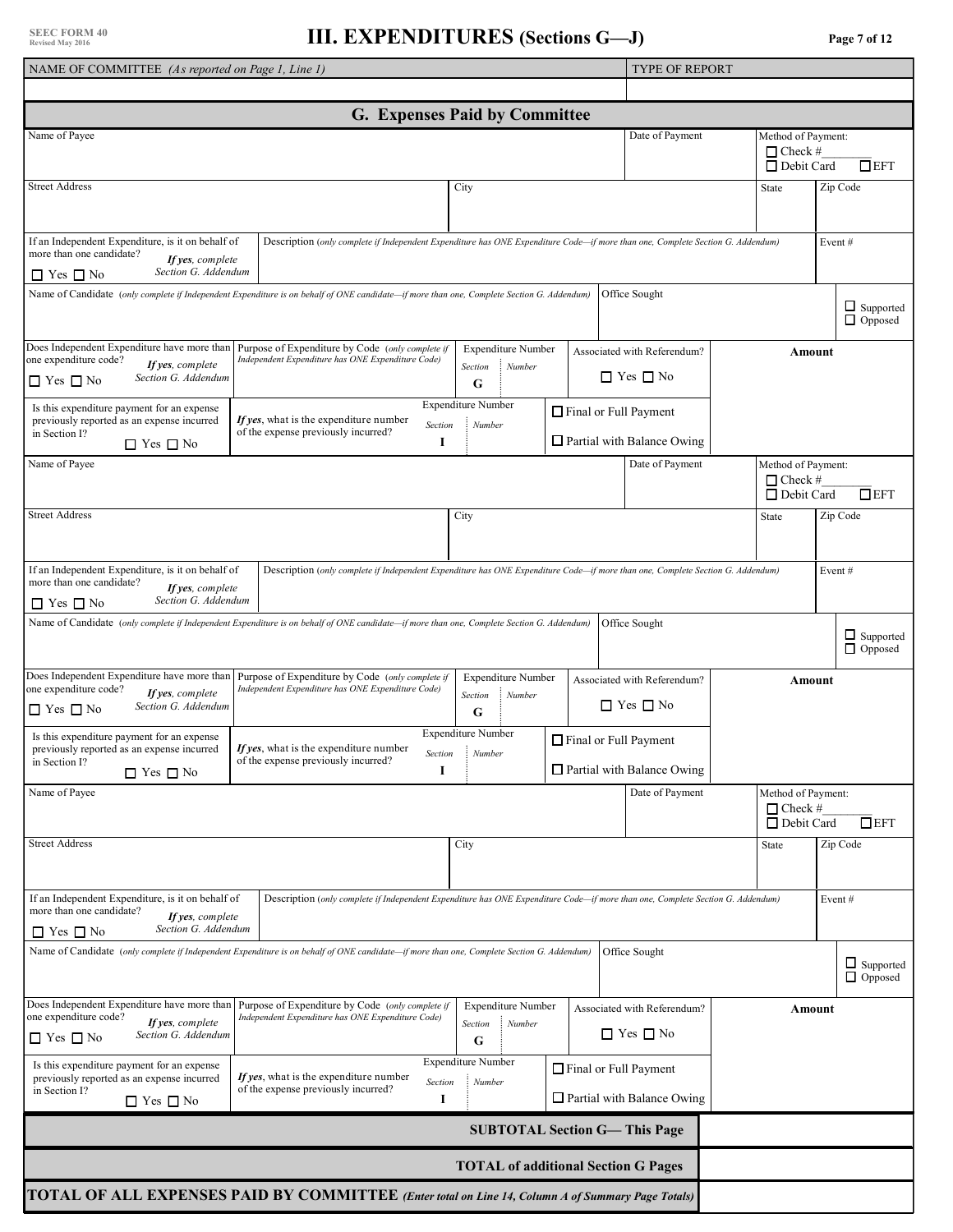### **III. EXPENDITURES** (Sections G—J) Page 8 of 12

| NAME OF COMMITTEE (As reported on Page 1, Line 1)                                                                                                                                                                                                                                                                                                                                      |                                                                                                                                                   |                        |                                               |  | <b>TYPE OF REPORT</b>                                 |       |                                    |           |                                    |  |
|----------------------------------------------------------------------------------------------------------------------------------------------------------------------------------------------------------------------------------------------------------------------------------------------------------------------------------------------------------------------------------------|---------------------------------------------------------------------------------------------------------------------------------------------------|------------------------|-----------------------------------------------|--|-------------------------------------------------------|-------|------------------------------------|-----------|------------------------------------|--|
|                                                                                                                                                                                                                                                                                                                                                                                        |                                                                                                                                                   |                        |                                               |  |                                                       |       |                                    |           |                                    |  |
| H. Expenses Incurred on Committee Credit Card                                                                                                                                                                                                                                                                                                                                          |                                                                                                                                                   |                        |                                               |  |                                                       |       |                                    |           |                                    |  |
| <b>Name of Issuing Institution</b>                                                                                                                                                                                                                                                                                                                                                     |                                                                                                                                                   | $\Box$ Visa            | <b>Type of Credit Card:</b><br>□ Master Card  |  | $\Box$ Discover $\Box$ American Express $\Box$ Other: |       |                                    |           |                                    |  |
| Name of Vendor, Person or Entity                                                                                                                                                                                                                                                                                                                                                       |                                                                                                                                                   |                        |                                               |  |                                                       |       | Date of Transaction                |           |                                    |  |
| <b>Street Address</b>                                                                                                                                                                                                                                                                                                                                                                  |                                                                                                                                                   | City                   |                                               |  |                                                       |       | State                              | Zip Code  |                                    |  |
| If an Independent Expenditure, is it on behalf of<br>more than one candidate?<br>If yes, complete<br>Section H. Addendum<br>$\Box$ Yes $\Box$ No                                                                                                                                                                                                                                       | Description (only complete if Independent Expenditure has ONE Expenditure Code-if more than one, Complete Section H. Addendum)                    |                        |                                               |  |                                                       |       |                                    | Event#    |                                    |  |
|                                                                                                                                                                                                                                                                                                                                                                                        | Name of Candidate (only complete if Independent Expenditure is on behalf of ONE candidate-if more than one, Complete Section H. Addendum)         |                        |                                               |  | Office Sought                                         |       |                                    |           | $\Box$ Supported<br>$\Box$ Opposed |  |
| one expenditure code?<br>If yes, complete<br>Section H. Addendum<br>$\Box$ Yes $\Box$ No                                                                                                                                                                                                                                                                                               | Does Independent Expenditure have more than Purpose of Expenditure by Code (only complete if<br>Independent Expenditure has ONE Expenditure Code) | H                      | <b>Expenditure Number</b><br>Section : Number |  | Associated with Referendum?<br>$\Box$ Yes $\Box$ No   |       | Amount                             |           |                                    |  |
| Name of Vendor, Person or Entity                                                                                                                                                                                                                                                                                                                                                       |                                                                                                                                                   |                        |                                               |  |                                                       |       | Date of Transaction                |           |                                    |  |
| <b>Street Address</b>                                                                                                                                                                                                                                                                                                                                                                  | City                                                                                                                                              |                        |                                               |  |                                                       | State |                                    | Zip Code  |                                    |  |
| If an Independent Expenditure, is it on behalf of<br>more than one candidate?<br>If yes, complete<br>Section H. Addendum<br>$\Box$ Yes $\Box$ No                                                                                                                                                                                                                                       | Description (only complete if Independent Expenditure has ONE Expenditure Code—if more than one, Complete Section H. Addendum)                    |                        |                                               |  |                                                       |       |                                    | Event $#$ |                                    |  |
|                                                                                                                                                                                                                                                                                                                                                                                        | Name of Candidate (only complete if Independent Expenditure is on behalf of ONE candidate—if more than one, Complete Section H. Addendum)         |                        |                                               |  | Office Sought                                         |       |                                    |           | $\Box$ Supported<br>$\Box$ Opposed |  |
| Does Independent Expenditure have more than<br>one expenditure code?<br>If yes, complete<br>Section H. Addendum<br>$\Box$ Yes $\Box$ No                                                                                                                                                                                                                                                | Purpose of Expenditure by Code (only complete if<br>Independent Expenditure has ONE Expenditure Code)                                             | Section<br>$\mathbf H$ | <b>Expenditure Number</b><br>$:$ Number       |  | Associated with Referendum?<br>$\Box$ Yes $\Box$ No   |       | Amount                             |           |                                    |  |
| Name of Vendor, Person or Entity                                                                                                                                                                                                                                                                                                                                                       |                                                                                                                                                   |                        |                                               |  |                                                       |       | Date of Transaction                |           |                                    |  |
| <b>Street Address</b>                                                                                                                                                                                                                                                                                                                                                                  |                                                                                                                                                   | City                   |                                               |  |                                                       |       | State                              |           | Zip Code                           |  |
| If an Independent Expenditure, is it on behalf of<br>more than one candidate?<br>If yes, complete<br>Section H. Addendum<br>$\Box$ Yes $\Box$ No                                                                                                                                                                                                                                       | Description (only complete if Independent Expenditure has ONE Expenditure Code—if more than one, Complete Section H. Addendum)                    |                        |                                               |  |                                                       |       |                                    | Event $#$ |                                    |  |
| Name of Candidate (only complete if Independent Expenditure is on behalf of ONE candidate—if more than one, Complete Section H. Addendum)<br>Office Sought                                                                                                                                                                                                                             |                                                                                                                                                   |                        |                                               |  |                                                       |       | $\Box$ Supported<br>$\Box$ Opposed |           |                                    |  |
| Does Independent Expenditure have more than<br>Purpose of Expenditure by Code (only complete if<br><b>Expenditure Number</b><br>Associated with Referendum?<br>Amount<br>one expenditure code?<br>Independent Expenditure has ONE Expenditure Code)<br>If yes, complete<br>Section<br>$:$ Number<br>$\Box$ Yes $\Box$ No<br>Section H. Addendum<br>$\Box$ Yes $\Box$ No<br>$\mathbf H$ |                                                                                                                                                   |                        |                                               |  |                                                       |       |                                    |           |                                    |  |
|                                                                                                                                                                                                                                                                                                                                                                                        | <b>SUBTOTAL Section H - This Page</b>                                                                                                             |                        |                                               |  |                                                       |       |                                    |           |                                    |  |
|                                                                                                                                                                                                                                                                                                                                                                                        | <b>TOTAL of additional Section H Pages</b>                                                                                                        |                        |                                               |  |                                                       |       |                                    |           |                                    |  |
|                                                                                                                                                                                                                                                                                                                                                                                        | <b>TOTAL OF ALL EXPENSES INCURRED ON COMMITTEE CREDIT CARD</b><br>(Enter total on Line 19, Column A of Summary Page Totals)                       |                        |                                               |  |                                                       |       |                                    |           |                                    |  |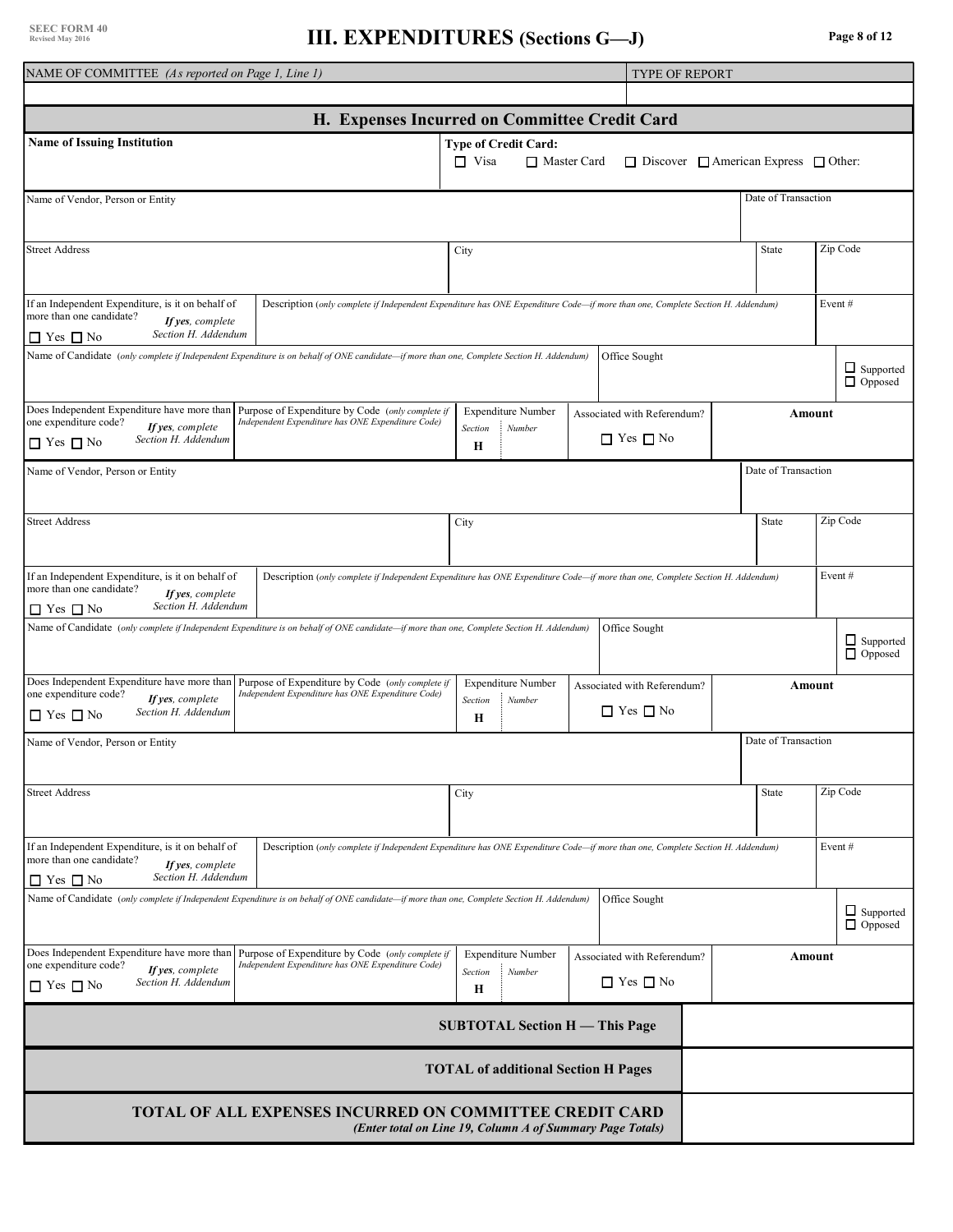#### **SEEC FORM 40 Revised May 2016**

#### **III. EXPENDITURES** (Sections G—J) **Page 9 of 12**

| NAME OF COMMITTEE (As reported on Page 1, Line 1)                                                 |                                                                                                                                           |                                                            | TYPE OF REPORT              |               |                                    |
|---------------------------------------------------------------------------------------------------|-------------------------------------------------------------------------------------------------------------------------------------------|------------------------------------------------------------|-----------------------------|---------------|------------------------------------|
|                                                                                                   |                                                                                                                                           |                                                            |                             |               |                                    |
|                                                                                                   | I. Expenses Incurred by Committee but Not Paid During this Period                                                                         |                                                            |                             |               |                                    |
| Name of Creditor                                                                                  |                                                                                                                                           |                                                            |                             | Date Incurred |                                    |
|                                                                                                   |                                                                                                                                           |                                                            |                             |               |                                    |
| <b>Street Address</b>                                                                             |                                                                                                                                           | City                                                       |                             | State         | Zip Code                           |
|                                                                                                   |                                                                                                                                           |                                                            |                             |               |                                    |
|                                                                                                   |                                                                                                                                           |                                                            |                             |               |                                    |
| If an Independent Expenditure, is it on behalf of<br>more than one candidate?                     | Description (only complete if Independent Expenditure has ONE Expenditure Code—if more than one, Complete Section I. Addendum)            |                                                            |                             |               | Event#                             |
| If yes, complete<br>Section I. Addendum<br>$\Box$ Yes $\Box$ No                                   |                                                                                                                                           |                                                            |                             |               |                                    |
|                                                                                                   | Name of Candidate (only complete if Independent Expenditure is on behalf of ONE candidate—if more than one, Complete Section I. Addendum) |                                                            | Office Sought               |               |                                    |
|                                                                                                   |                                                                                                                                           |                                                            |                             |               | $\Box$ Supported<br>$\Box$ Opposed |
|                                                                                                   |                                                                                                                                           |                                                            |                             |               |                                    |
| Does Independent Expenditure have more than<br>one expenditure code?<br>If yes, complete          | Purpose of Expenditure by Code (only complete if<br>Independent Expenditure has ONE Expenditure Code)                                     | <b>Expenditure Number</b>                                  | Associated with Referendum? | Amount        |                                    |
| Section I. Addendum<br>$\Box$ Yes $\Box$ No                                                       |                                                                                                                                           | Section<br>Number<br>1                                     | $\Box$ Yes $\Box$ No        |               |                                    |
|                                                                                                   |                                                                                                                                           |                                                            |                             |               |                                    |
| Name of Creditor                                                                                  |                                                                                                                                           |                                                            |                             | Date Incurred |                                    |
|                                                                                                   |                                                                                                                                           |                                                            |                             |               |                                    |
| <b>Street Address</b>                                                                             |                                                                                                                                           | City                                                       |                             | State         | Zip Code                           |
|                                                                                                   |                                                                                                                                           |                                                            |                             |               |                                    |
| If an Independent Expenditure, is it on behalf of                                                 | Description (only complete if Independent Expenditure has ONE Expenditure Code—if more than one, Complete Section I. Addendum)            |                                                            |                             |               | Event#                             |
| more than one candidate?<br>If yes, complete                                                      |                                                                                                                                           |                                                            |                             |               |                                    |
| Section I. Addendum<br>$\Box$ Yes $\Box$ No                                                       |                                                                                                                                           |                                                            |                             |               |                                    |
|                                                                                                   | Name of Candidate (only complete if Independent Expenditure is on behalf of ONE candidate—if more than one, Complete Section I. Addendum) |                                                            | Office Sought               |               |                                    |
|                                                                                                   |                                                                                                                                           |                                                            |                             |               | □ Supported<br>□ Opposed           |
|                                                                                                   | Does Independent Expenditure have more than Purpose of Expenditure by Code (only complete if                                              | <b>Expenditure Number</b>                                  | Associated with Referendum? | Amount        |                                    |
| one expenditure code?<br>If yes, complete                                                         | Independent Expenditure has ONE Expenditure Code)                                                                                         | Section<br>Number                                          | $\Box$ Yes $\Box$ No        |               |                                    |
| Section I. Addendum<br>$\Box$ Yes $\Box$ No                                                       |                                                                                                                                           | 1                                                          |                             |               |                                    |
| Name of Creditor                                                                                  |                                                                                                                                           |                                                            |                             | Date Incurred |                                    |
|                                                                                                   |                                                                                                                                           |                                                            |                             |               |                                    |
| <b>Street Address</b>                                                                             |                                                                                                                                           | City                                                       |                             | State         | Zip Code                           |
|                                                                                                   |                                                                                                                                           |                                                            |                             |               |                                    |
|                                                                                                   |                                                                                                                                           |                                                            |                             |               |                                    |
| If an Independent Expenditure, is it on behalf of<br>more than one candidate?<br>If yes, complete | Description (only complete if Independent Expenditure has ONE Expenditure Code—if more than one, Complete Section I. Addendum)            |                                                            |                             |               | Event#                             |
| Section I. Addendum<br>$\Box$ Yes $\Box$ No                                                       |                                                                                                                                           |                                                            |                             |               |                                    |
|                                                                                                   | Name of Candidate (only complete if Independent Expenditure is on behalf of ONE candidate—if more than one, Complete Section I. Addendum) |                                                            | Office Sought               |               |                                    |
|                                                                                                   |                                                                                                                                           |                                                            |                             |               | $\Box$ Supported<br>$\Box$ Opposed |
|                                                                                                   | Does Independent Expenditure have more than Purpose of Expenditure by Code (only complete if                                              | Expenditure Number                                         |                             |               |                                    |
| one expenditure code?<br>If yes, complete                                                         | Independent Expenditure has ONE Expenditure Code)                                                                                         | Section<br>Number                                          | Associated with Referendum? | Amount        |                                    |
| Section I. Addendum<br>$\Box$ Yes $\Box$ No                                                       |                                                                                                                                           | 1                                                          | $\Box$ Yes $\Box$ No        |               |                                    |
|                                                                                                   |                                                                                                                                           | <b>SUBTOTAL Section I-This Page</b>                        |                             |               |                                    |
|                                                                                                   |                                                                                                                                           | <b>TOTAL of additional Section I Pages</b>                 |                             |               |                                    |
|                                                                                                   |                                                                                                                                           |                                                            |                             |               |                                    |
|                                                                                                   | <b>TOTAL OF ALL EXPENSES INCURRED BY COMMITTEE DURING THIS PERIOD BUT NOT PAID</b>                                                        | (Enter total on Line 20, Column A of Summary Page Totals)  |                             |               |                                    |
|                                                                                                   | Previously reported Expenses Unpaid and still Outstanding                                                                                 |                                                            |                             |               |                                    |
|                                                                                                   | <b>TOTAL OF ALL EXPENSES INCURRED BY COMMITTEE BUT NOT PAID</b>                                                                           |                                                            |                             |               |                                    |
|                                                                                                   |                                                                                                                                           | (Enter total on Line 20a, Column A of Summary Page Totals) |                             |               |                                    |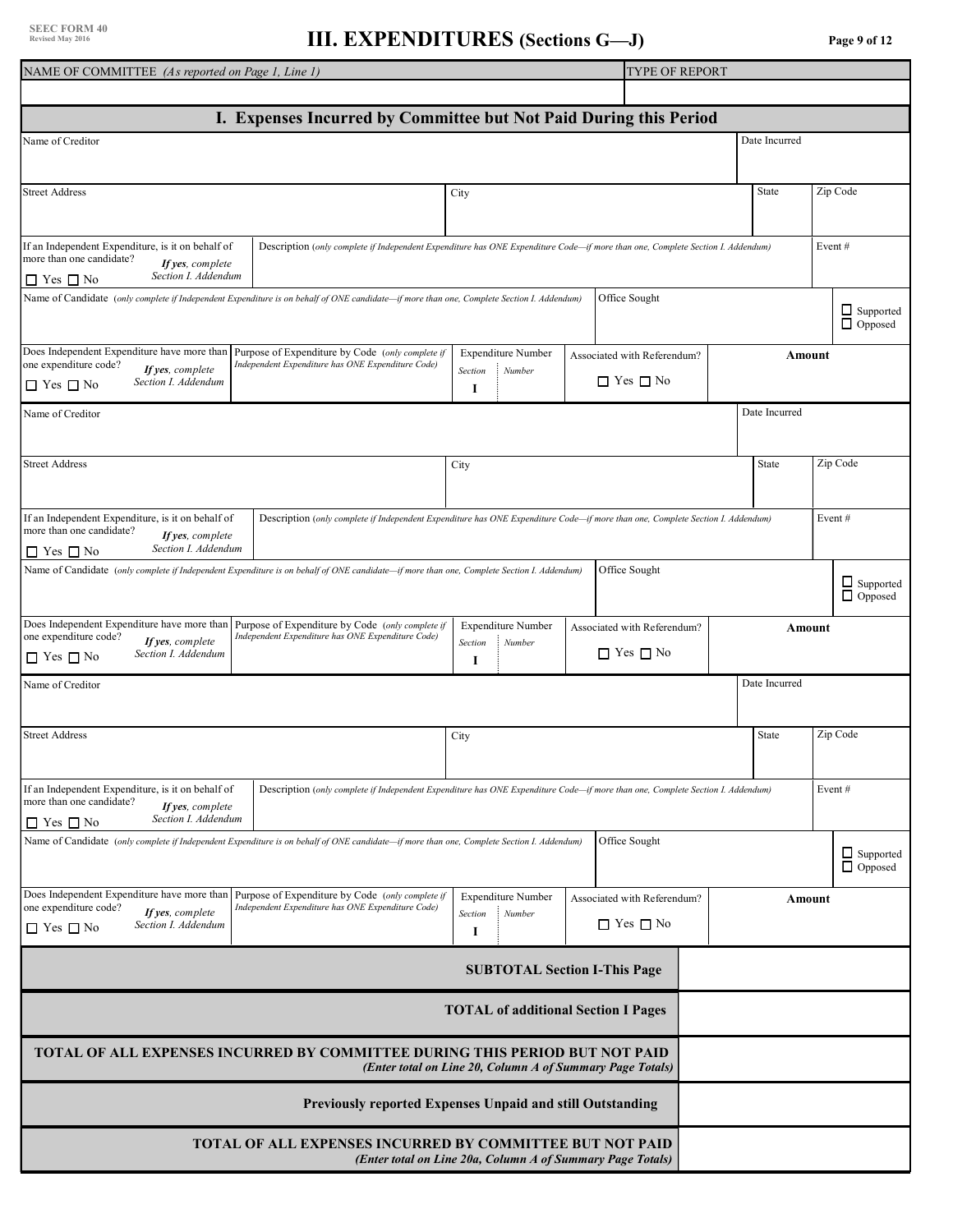| NAME OF COMMITTEE (As reported on Page 1, Line 1)                                                                                                                                        |                                                                                                                                |       |              | <b>TYPE OF REPORT</b>                             |  |                             |                                              |  |                                                     |           |                                    |
|------------------------------------------------------------------------------------------------------------------------------------------------------------------------------------------|--------------------------------------------------------------------------------------------------------------------------------|-------|--------------|---------------------------------------------------|--|-----------------------------|----------------------------------------------|--|-----------------------------------------------------|-----------|------------------------------------|
| J. Itemization of Reimbursements and Secondary Payees                                                                                                                                    |                                                                                                                                |       |              |                                                   |  |                             |                                              |  |                                                     |           |                                    |
| Date of Payment to Vendor,<br>Last Name of Worker/Consultant<br>MI<br>First                                                                                                              |                                                                                                                                |       |              |                                                   |  |                             |                                              |  |                                                     |           |                                    |
|                                                                                                                                                                                          |                                                                                                                                |       |              |                                                   |  |                             |                                              |  | Person or Entity                                    |           |                                    |
| Name of Vendor, Person or Entity Paid by Committee Worker/Consultant                                                                                                                     |                                                                                                                                |       |              |                                                   |  |                             |                                              |  | Payment to Reimburse Committee Worker/Consultant as |           |                                    |
|                                                                                                                                                                                          |                                                                                                                                |       |              |                                                   |  |                             | reported in Section G:<br>$\Box$ Check #     |  |                                                     |           | □ Debit Card □ EFT                 |
| Street Address of Vendor, Person or Entity Paid by Committee Worker/Consultant                                                                                                           |                                                                                                                                |       | City         |                                                   |  |                             |                                              |  | State                                               | Zip Code  |                                    |
|                                                                                                                                                                                          |                                                                                                                                |       |              |                                                   |  |                             |                                              |  |                                                     |           |                                    |
| If an Independent Expenditure, is it on behalf of<br>more than one candidate?<br>If yes, complete                                                                                        | Description (only complete if Independent Expenditure has ONE Expenditure Code—if more than one, Complete Section J. Addendum) |       |              |                                                   |  |                             |                                              |  |                                                     | Event#    |                                    |
| Section J. Addendum<br>$\Box$ Yes $\Box$ No<br>Name of Candidate (only complete if Independent Expenditure is on behalf of ONE candidate—if more than one, Complete Section J. Addendum) |                                                                                                                                |       |              |                                                   |  | Office Sought               |                                              |  |                                                     |           |                                    |
|                                                                                                                                                                                          |                                                                                                                                |       |              |                                                   |  |                             |                                              |  |                                                     |           | $\Box$ Supported<br>$\Box$ Opposed |
| Does Independent Expenditure have more than<br>one expenditure code?<br>If yes, complete                                                                                                 | Purpose of Expenditure by Code (only complete if<br>Independent Expenditure has ONE Expenditure Code)                          |       | Section      | <b>Expenditure Number</b><br>$\frac{1}{2}$ Number |  | Associated with Referendum? |                                              |  | Amount                                              |           |                                    |
| Section J. Addendum<br>$\Box$ Yes $\Box$ No                                                                                                                                              |                                                                                                                                |       | J            |                                                   |  | $\Box$ Yes $\Box$ No        |                                              |  |                                                     |           |                                    |
| Last Name of Worker/Consultant                                                                                                                                                           |                                                                                                                                | First |              |                                                   |  |                             | MI                                           |  | Date of Payment to Vendor,<br>Person or Entity      |           |                                    |
|                                                                                                                                                                                          |                                                                                                                                |       |              |                                                   |  |                             |                                              |  |                                                     |           |                                    |
| Name of Vendor, Person or Entity Paid by Committee Worker/Consultant                                                                                                                     |                                                                                                                                |       |              |                                                   |  |                             | reported in Section G:<br>$\Box$ Check #     |  | Payment to Reimburse Committee Worker/Consultant as |           | $\Box$ Debit Card $\Box$ EFT       |
| Street Address of Vendor, Person or Entity Paid by Committee Worker/Consultant                                                                                                           |                                                                                                                                |       | City         |                                                   |  |                             |                                              |  | <b>State</b>                                        | Zip Code  |                                    |
|                                                                                                                                                                                          |                                                                                                                                |       |              |                                                   |  |                             |                                              |  |                                                     |           |                                    |
| If an Independent Expenditure, is it on behalf of<br>more than one candidate?<br>If yes, complete                                                                                        | Description (only complete if Independent Expenditure has ONE Expenditure Code—if more than one, Complete Section J. Addendum) |       |              |                                                   |  |                             |                                              |  |                                                     | Event $#$ |                                    |
| Section J. Addendum<br>$\Box$ Yes $\Box$ No<br>Name of Candidate (only complete if Independent Expenditure is on behalf of ONE candidate—if more than one, Complete Section J. Addendum) |                                                                                                                                |       |              |                                                   |  | Office Sought               |                                              |  |                                                     |           |                                    |
|                                                                                                                                                                                          |                                                                                                                                |       |              |                                                   |  |                             |                                              |  |                                                     |           | $\Box$ Supported<br>$\Box$ Opposed |
| Does Independent Expenditure have more than<br>one expenditure code?<br>If yes, complete                                                                                                 | Purpose of Expenditure by Code (only complete if<br>Independent Expenditure has ONE Expenditure Code)                          |       |              | <b>Expenditure Number</b><br>Section : Number     |  |                             | Associated with Referendum?<br><b>Amount</b> |  |                                                     |           |                                    |
| Section J. Addendum<br>$\Box$ Yes $\Box$ No                                                                                                                                              |                                                                                                                                |       | J            |                                                   |  | $\Box$ Yes $\Box$ No        |                                              |  |                                                     |           |                                    |
| Last Name of Worker/Consultant                                                                                                                                                           |                                                                                                                                | First |              |                                                   |  |                             | MI                                           |  | Date of Payment to Vendor,<br>Person or Entity      |           |                                    |
| Name of Vendor, Person or Entity Paid by Committee Worker/Consultant                                                                                                                     |                                                                                                                                |       |              |                                                   |  |                             |                                              |  | Payment to Reimburse Committee Worker/Consultant as |           |                                    |
|                                                                                                                                                                                          |                                                                                                                                |       |              |                                                   |  |                             | reported in Section G:<br>$\Box$ Check #     |  | Debit Card                                          |           | $\square$ EFT                      |
| Street Address of Vendor, Person or Entity Paid by Committee Worker/Consultant                                                                                                           |                                                                                                                                |       | City         |                                                   |  |                             |                                              |  | State                                               | Zip Code  |                                    |
| If an Independent Expenditure, is it on behalf of<br>more than one candidate?                                                                                                            | Description (only complete if Independent Expenditure has ONE Expenditure Code—if more than one, Complete Section J. Addendum) |       |              |                                                   |  |                             |                                              |  |                                                     | Event#    |                                    |
| If yes, complete<br>Section J. Addendum<br>$\Box$ Yes $\Box$ No                                                                                                                          |                                                                                                                                |       |              |                                                   |  |                             |                                              |  |                                                     |           |                                    |
| Name of Candidate (only complete if Independent Expenditure is on behalf of ONE candidate—if more than one, Complete Section J. Addendum)                                                |                                                                                                                                |       |              |                                                   |  | Office Sought               |                                              |  |                                                     |           | $\Box$ Supported<br>$\Box$ Opposed |
| Does Independent Expenditure have more than                                                                                                                                              | Purpose of Expenditure by Code (only complete if                                                                               |       |              | Expenditure Number                                |  | Associated with Referendum? |                                              |  | Amount                                              |           |                                    |
| one expenditure code?<br>If yes, complete<br>Section J. Addendum<br>$\Box$ Yes $\Box$ No                                                                                                 | Independent Expenditure has ONE Expenditure Code)                                                                              |       | Section<br>J | : Number                                          |  | $\Box$ Yes $\Box$ No        |                                              |  |                                                     |           |                                    |
|                                                                                                                                                                                          |                                                                                                                                |       |              | <b>SUBTOTAL Section J — This Page</b>             |  |                             |                                              |  |                                                     |           |                                    |
| <b>TOTAL of additional Section J Pages</b>                                                                                                                                               |                                                                                                                                |       |              |                                                   |  |                             |                                              |  |                                                     |           |                                    |
| TOTAL OF ALL REIMBURSEMENT TO COMMITTEE WORKERS AND CONSULTANTS                                                                                                                          |                                                                                                                                |       |              |                                                   |  |                             |                                              |  |                                                     |           |                                    |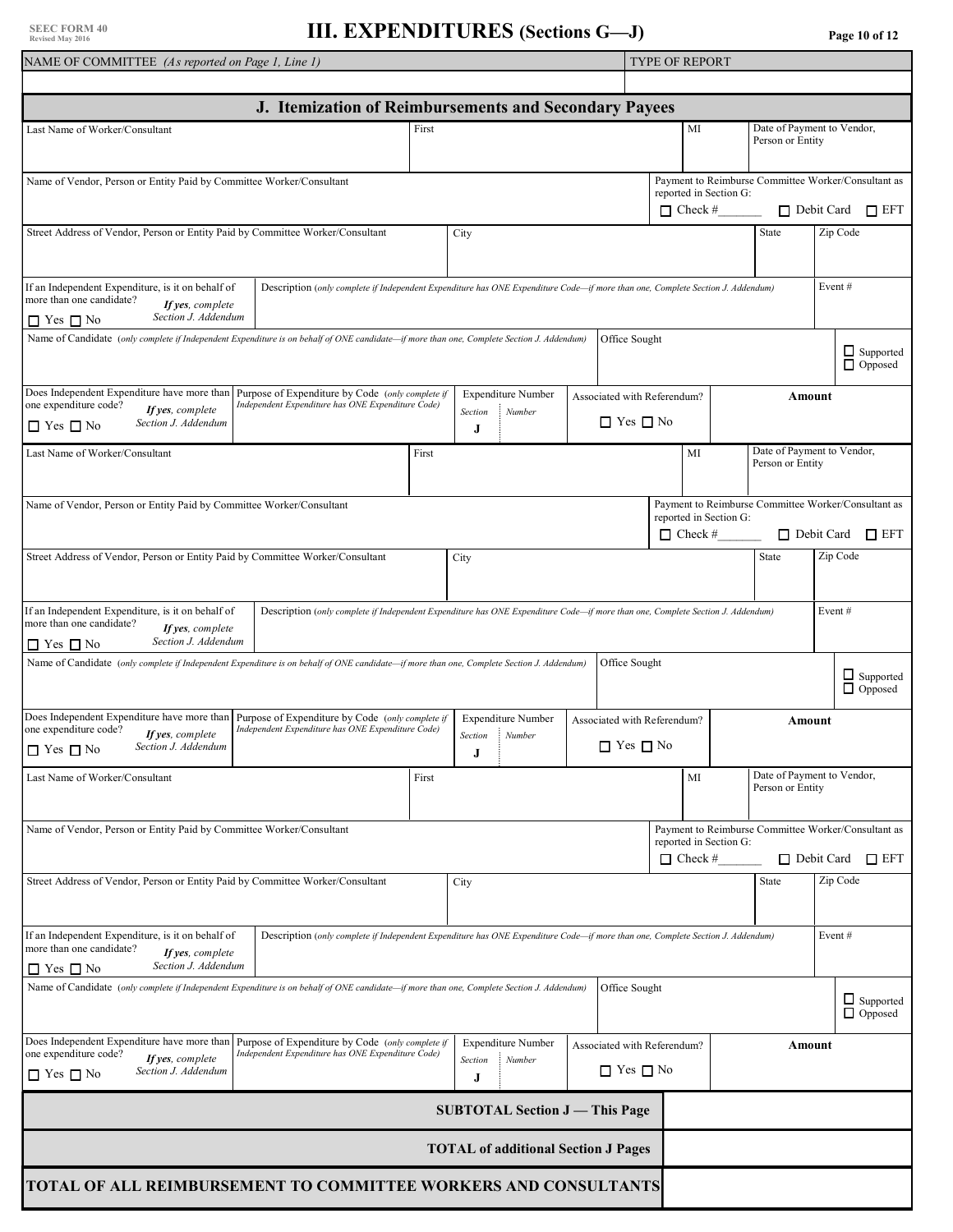| NAME OF COMMITTEE (As reported on Page 1, Line 1)                                                                                                                                                                                                                                                                                                                                  | <b>TYPE OF REPORT</b> |                                      |               |  |  |  |  |  |
|------------------------------------------------------------------------------------------------------------------------------------------------------------------------------------------------------------------------------------------------------------------------------------------------------------------------------------------------------------------------------------|-----------------------|--------------------------------------|---------------|--|--|--|--|--|
|                                                                                                                                                                                                                                                                                                                                                                                    |                       |                                      |               |  |  |  |  |  |
| K. Five Largest Contributions Disclosed in Communication                                                                                                                                                                                                                                                                                                                           |                       |                                      |               |  |  |  |  |  |
| If the independent expenditure reported in this form was for a communication made or obligated to be made on or after the<br>date that is ninety days immediately prior to the applicable primary or election, please report the five largest aggregate<br>contributions in excess of \$5,000 received during the twelve month period prior to the applicable primary or election. |                       |                                      |               |  |  |  |  |  |
| Source of Contribution-Name of Person Making Contribution                                                                                                                                                                                                                                                                                                                          |                       | <b>Expenditure Number</b><br>Section | Number        |  |  |  |  |  |
| Address of Person Making Contribution-City                                                                                                                                                                                                                                                                                                                                         |                       | <b>State</b>                         | Zip Code      |  |  |  |  |  |
| Source of Contribution-Name of Individual who Signed Check or Authorized Contribution                                                                                                                                                                                                                                                                                              |                       |                                      | Amount        |  |  |  |  |  |
| Source of Contribution -Name of Person Making Contribution                                                                                                                                                                                                                                                                                                                         |                       | <b>Expenditure Number</b><br>Section | Number        |  |  |  |  |  |
| Address of Person Making Contribution -- City                                                                                                                                                                                                                                                                                                                                      |                       | State                                | Zip Code      |  |  |  |  |  |
| Source of Contribution —Name of Individual who Signed Check or Authorized Contribution                                                                                                                                                                                                                                                                                             |                       |                                      | Amount        |  |  |  |  |  |
| Source of Contribution -Name of Person Making Contribution                                                                                                                                                                                                                                                                                                                         |                       | <b>Expenditure Number</b><br>Section | Number        |  |  |  |  |  |
| Address of Person Making Contribution -- City                                                                                                                                                                                                                                                                                                                                      |                       | State                                | Zip Code      |  |  |  |  |  |
| Source of Contribution - Name of Individual who Signed Check or Authorized Contribution                                                                                                                                                                                                                                                                                            |                       |                                      | <b>Amount</b> |  |  |  |  |  |
| Source of Contribution — Name of Person Making Contribution                                                                                                                                                                                                                                                                                                                        |                       | Expenditure Number<br>Section        | Number        |  |  |  |  |  |
| Address of Person Making Contribution -- City                                                                                                                                                                                                                                                                                                                                      |                       | <b>State</b>                         | Zip Code      |  |  |  |  |  |
| Source of Contribution —Name of Individual who Signed Check or Authorized Contribution                                                                                                                                                                                                                                                                                             |                       |                                      | Amount        |  |  |  |  |  |
| Source of Contribution -Name of Person Making Contribution                                                                                                                                                                                                                                                                                                                         |                       | <b>Expenditure Number</b><br>Section | Number        |  |  |  |  |  |
| Address of Person Making Contribution -City                                                                                                                                                                                                                                                                                                                                        |                       | State                                | Zip Code      |  |  |  |  |  |
| Source of Contribution —Name of Individual who Signed Check or Authorized Contribution                                                                                                                                                                                                                                                                                             |                       |                                      | Amount        |  |  |  |  |  |